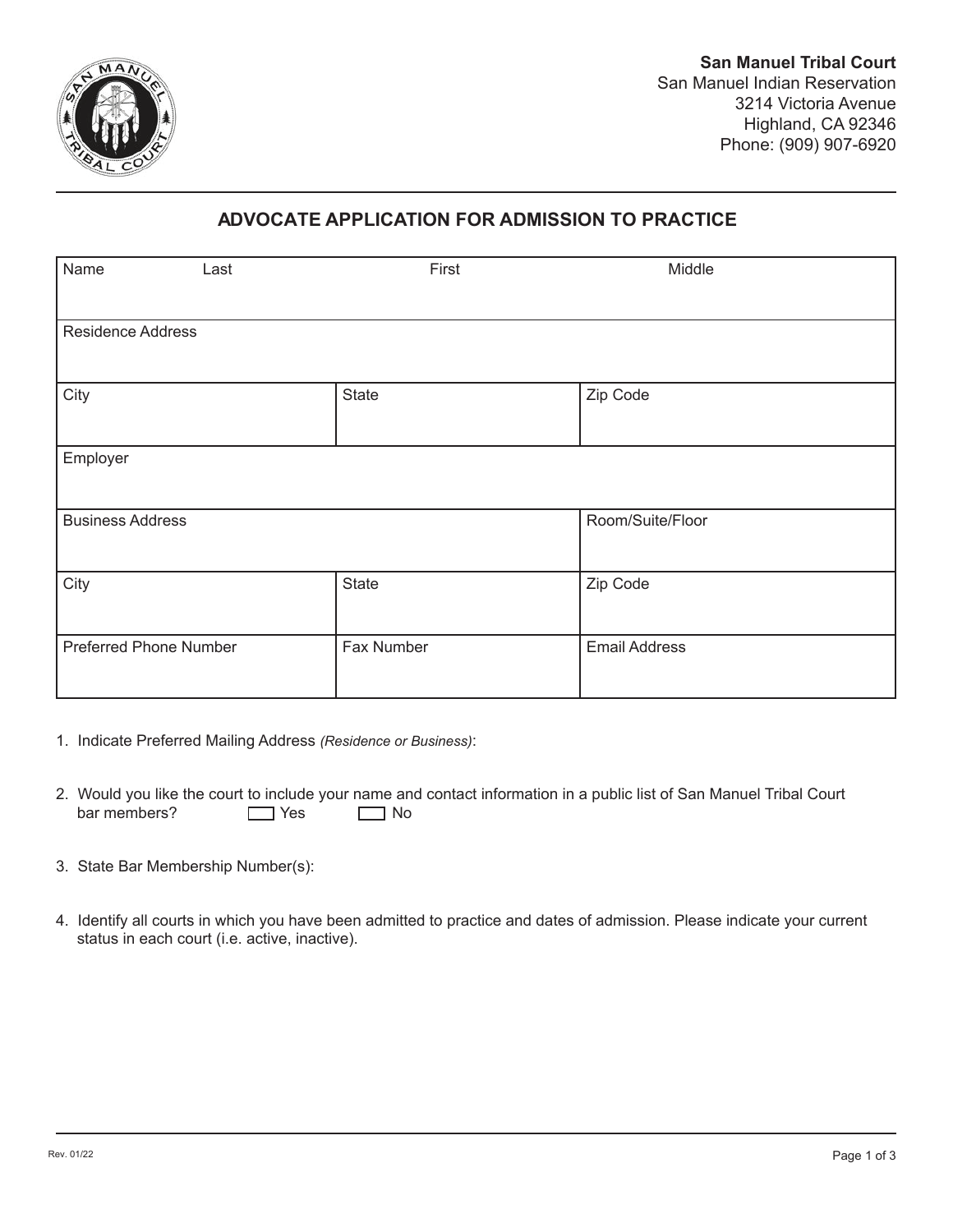| 5. Have you been held in contempt of court, censured, disbarred, or suspended from practice before any disciplinary<br>authority or court?<br>$\neg$ Yes<br>1 No<br>If so, please provide date(s), details, and disposition below:                                                                                                                                                                                                                                                                                                                                                                                                                                                                      |
|---------------------------------------------------------------------------------------------------------------------------------------------------------------------------------------------------------------------------------------------------------------------------------------------------------------------------------------------------------------------------------------------------------------------------------------------------------------------------------------------------------------------------------------------------------------------------------------------------------------------------------------------------------------------------------------------------------|
| 6. Have you been convicted of any felony?<br>No<br>Yes<br>If so, please provide date(s), details, and disposition below:                                                                                                                                                                                                                                                                                                                                                                                                                                                                                                                                                                                |
| 7. Are you currently the subject of any criminal investigation or disciplinary proceeding(s)?<br>Yes<br>No<br>If so, please provide date(s), details, and disposition below:                                                                                                                                                                                                                                                                                                                                                                                                                                                                                                                            |
| 8. Are you familiar with the San Manuel Judicial Code, San Manuel Rules of Evidence, San Manuel Rules of<br>Civil Procedure, and the San Manuel Rules of Court?<br><b>No</b><br>$\Box$ Yes                                                                                                                                                                                                                                                                                                                                                                                                                                                                                                              |
| 9. Are you familiar with the basic principles of Federal Indian Law? $\Box$ Yes<br><b>No</b><br>If so, please describe how you came to such knowledge, such as your experience practicing in the field, any Indian<br>Law courses or trainings completed, or any treatises studied [recommended: Nell Jessup Newton, et. al., Cohen's<br>Handbook of Federal Indian Law (2005 ed. or subsequent ed.); David H. Getches, et. al., Cases and Materials on<br>Federal Indian Law (5th ed., 2004 or subsequent edition); Stephen L. Pevas, The Rights of Indians and Tribes (3rd ed.,<br>2004 or subsequent ed.); and William C. Canby, Jr., American Indian Law in a Nutshell (5th ed., 2009 or subsequent |

- 10. A Certificate of Standing for each court listed in section 4 above is attached, and I am in good standing in each jurisdiction.
- 11. I understand that once admitted to practice in the San Manuel Tribal Court that I will be required to uphold Tribal laws and Court rules, and remain in good standing in this Court and in each jurisdiction listed in section 4 above.
- 12. Check one of the following:

A check payable to the **San Manuel Band of Mission Indians** for \$100.00 is attached.

I am exempt from payment of bar admission fees as an attorney who will be appearing before this court solely in the capacity as counsel for the San Manuel Band of Mission Indians.

- 13. My *Oath of Admission* is signed and attached to this application.
- 14. I understand that any license to practice before the San Manuel Tribal Court must be renewed annually on or before February 1 of each calendar year by completing a renewal application and paying a \$100.00 application fee (unless exempt) or such other fees established by the tribe from time to time.

ed.)]: